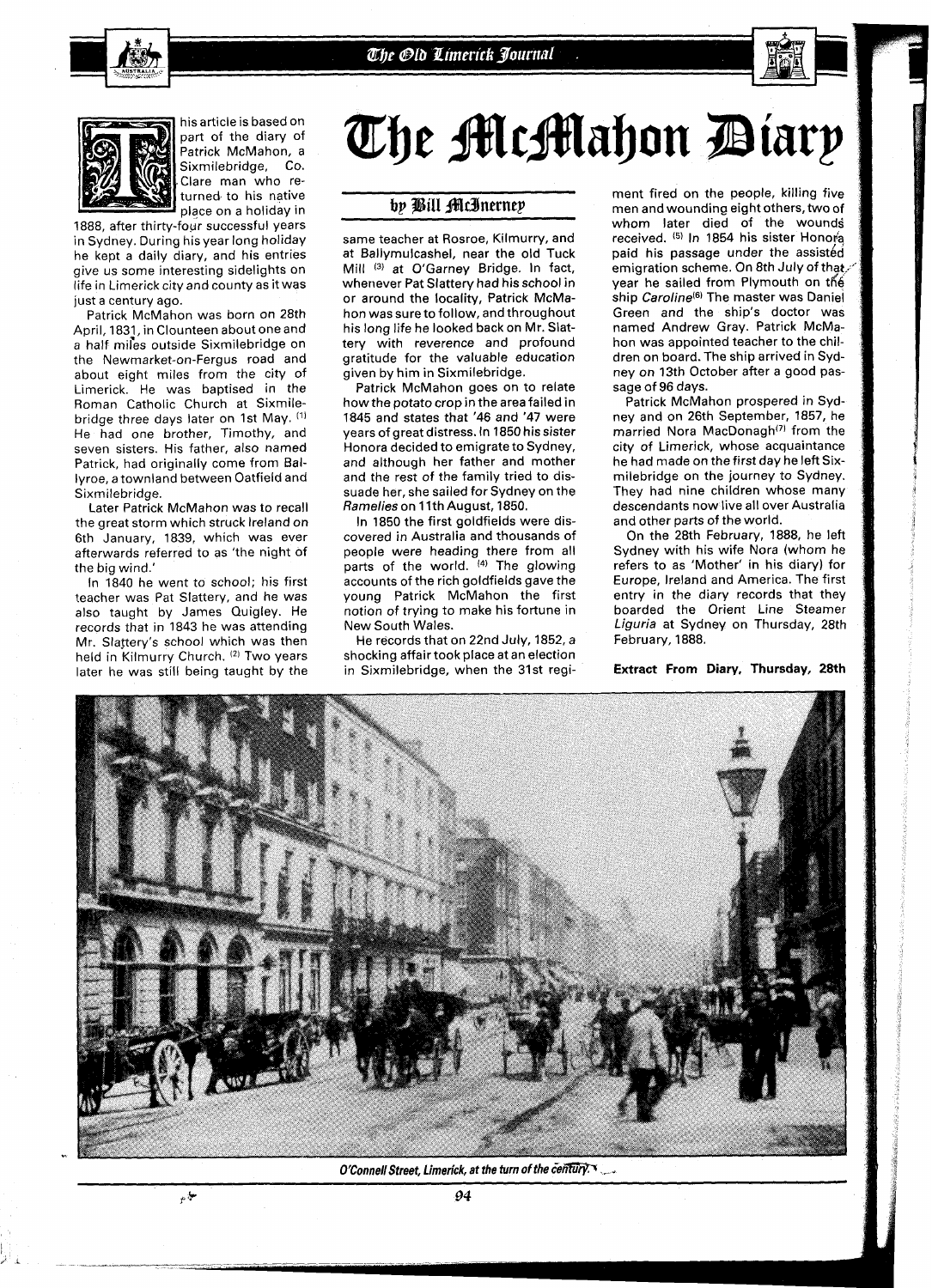Australian Edition

**The Treatv Stone, Limerick, c. 1888.** 

#### **February, 1888(8)**

Got on board the Orient Line Steamer "Liguria" at 1 o'clock. After some delay cast off from the Wharf. Was accompanied down the harbour in a Steam Launch by the members of my family and many other friends; parted near the Heads. Kept steam launch in sight, now fast receding from view with many waving handkerchiefs. Cleared Sydney Heads at 2.30 o'clock. Went below and had some dinner. Made the acquaintance of Dr. McCambridge of the ship - an Irish gentleman and thorough Home Ruler, who is taking a sea voyage for the benefit of his health and left a good practice in England. At3 o'clock Mother showed signs of illness. A messenger from Mr. Perry the Chief Officer, came seeking me on deck with an invitation to take my place at table next to him (the Chief Officer) during the voyage. Slept well the first night on board. Mother ill.

The ship called to Melbourne, Adelaide and Albany. Cape Lewin was their last view of Australia before heading into the lndian Ocean.

#### *f***ribap, 9th** *filarch*

A beautiflul day. All on board well and happy. Passed one of the German steamers bound for Sydney. In the afternoon played cricket and passed off a pleasant evening. Sighted Cape Lewin at 6 o'clock p.m. and now steering into the lndian Ocean.

Sailing steadily through the lndian Ocean, they crossed the equator on Tuesday, March 20th, at 5 p.m. Patrick McMahon refatesthat hiswife and himself were in excellent health. He also records that all on board were well, with the exception of one third class passenger who was very ill with consumption.

On Saturday, March 24th; they sighted the African coast, and on Sunday morning the ship berthed at Aden, leaving again at 5 p.m. The next day they sailed into the Red Sea.

#### *Wednesday, March 28th*

A good stiffcool breeze this morning, the water in the bath getting cold. Will be soon out of the tropics, can put on heavy clothing again. David Scott, Engineer, aged 20 years, native of Scotland, died of consumption at 12.15 p.m. today. He has been ill all the way. The Doctor protested against his embarkation at Sydney. He begged and prayed to be allowed to come on board. He was anxious to get home to Scotland. Was buried at sea this evening at 8 o'clock p.m. very little fuss was made about the affair. Mr. Yule, Presbyterian Minister from Melbourne who was going home with his little boy, read the service. The body was put on board on the fore deck. I was present. Oh! how sad and lonely, consigned to the mighty deep far away from home and kindred. No kind friend to shed a parting tear, How solemn and suggestive.

The next day they entered the Gulf of Suez, and went through the Suez Canal, stopping at Port Said for coaling. From there they steamed into the Mediterranean Sea and on to Naples, where they arrived on Tuesday, 3rd April, at 5 p.m. They then proceeded at a leisurely pace visiting Rome, Florence, Venice, Milan, Turin, and thence

to Paris. While in Paris, they called on and wore received by Marshall McMahon, the retired President of France. Patrick availed of the opportunity in Paris to visit Hennessy's and order a hundred cases of brandy.

On 21st May they arrived in London where he transacted a considerable amount of business, and stayed until 2nd July, when they travelled up to Edinburgh, Inverness, Oban and Glasgow before making the crossing to Belfast.

### Tuesdap, July 17th

Started from Glasgow per train from St. Enoch's station at 10 o'clock p.m. last evening; arrived at Ardrossan at 11.30; took the "Seal" steamer, had a very fine passage; arrived at Belfast at 6 o'clock this morning. Neither of us were ill on the passage. Tooka car with Mr. McPhail, went to Eglantine Hill, Malone Road; saw Mr. James Gordon's brother. After this, had a long drive round the town. At 2 o'clock called to Mr. Boyd of the Old Bush Mills Distillery to inspect some concentrated soup. After this, visited the Ulster Co. Linen Manufactory; was shown through the whole of the works in all its operations from the hackling of the flax to the weaving of the finest linen. Noticed many of the females in extremely heated rooms at work, their appearance was haggard and worn-out for the small wage of 7 or 8 shillings per week. I could not help contrasting their position with our female workers in Australia.

They left Belfast on Wednesday morning for Coleraine and then went to Londonderry, Dublin, Athlone and arrived

پ<br>پ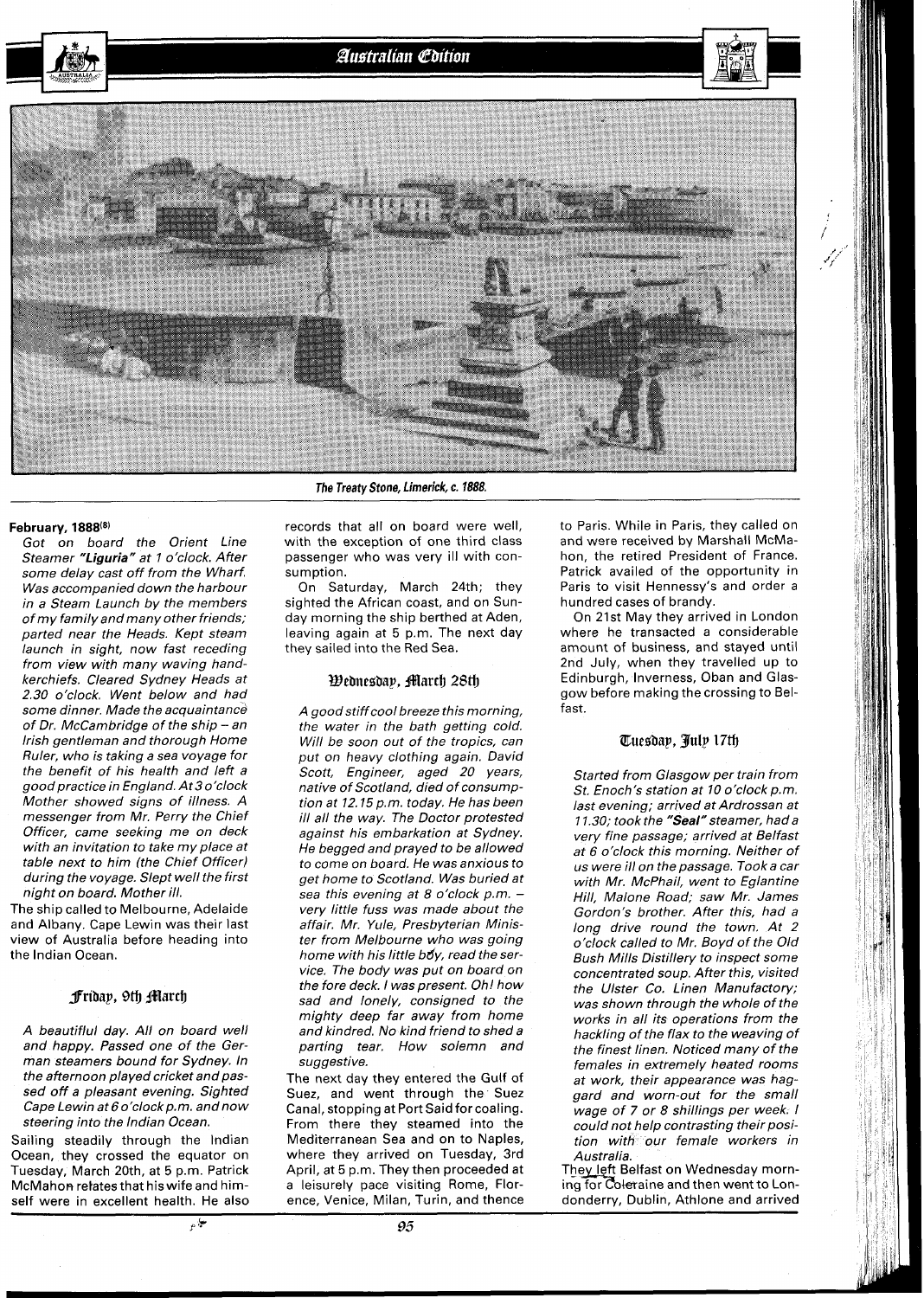# The Old Limerick Journal



W ea ke un is fol

W Мġ Gd co Nd wi nd se go co¦  $\overline{m}$ qu  $to$ Stl  $ev$ su gri W  $\boldsymbol{m}$ yΘ

> Vi  $m<sup>2</sup>$ kii D

in Galway on 31st July. After 3 days in the Galway area, they took the train for Limerick.

## **fribap, Buguet 3rb**

Left Galway at 10.25 o'clock this morning. Passed through Oranmore, changed cars at Athenry, stopping at Craughwell, Ardrahan, Gort, Tubber, Crusheen, Ennis, Clare Castle, Ardsollas, Ballycar, Six Mile Bridge, Cratloe, Long Pavement. Arrived at Limerick at 3 o'clock p.m. Went to Cruises Hotel. Had a good walk through the town. Went to place where Mother was born. Went to Treaty Stone and many other places. I copied the following inscription on the pedestal supporting the Treaty Stone:-

"Urbs antiqua fuit studiisque asperrima' bellei".

This pedestal was erected May 1865 John Richard Tinsley, Mayor". Called on Mrs. John Enright, William Street, whom we found to be a nice sensible intelligent woman, carrying on a good business in the grocery and wine and spirit trade. $(10)$ 

#### Saturday, August 4th

Had a walk this morning with Mother to the Chapel belonging to the Holy Fathers. Passed O'Connells monument. The church is beautiful and well furnished and nicely decorated. When we came back to the Hotel we found Mrs. Hartigan and Miss Katie Hartigan, her sister-in-law waiting for us. They were delighted to see us, with every mark of friendship. These are two very superior ladies indeed, intelligent and well educated and very well dressed. Called in the evening to see Mrs. McSweeney, Mr. Carrick's sister. She is doing a thriving business. She is full of life and intelligence like her brother Tom in Sydney.

#### **%unbap, duguet 5@**

Went with Mother to Mass at St. Michael's Church this morning. Soon after coming back to the Hotel and before breakfast was over, Mrs. Michael Hogan of Kilkishin called with her son, also Mrs. John Hogan and her son, and Pat MacMahon of Clounteen.<sup>(11)</sup> In the evening went to the residence of Mrs. Hartigan who kindly sent her car to the Hotel for us. We spent a happy evening with her. We met Father Kennedy, brother to Father Kennedy of Waverly, Sydney.

Had a nice walk through the fields. On Monday 6th August, the McMahons took the 11.05 train from Limerick to Sixmilebridge where they visited his

old home. On Tuesday they left for Liscannor where his wife's mother then lived. They stayed there until Friday, 10th August, when they went to Kilkee, going by train to Miltown.(12) and then by coach to the seaside resort. The fares came to two shillings and sixpence each. After eight days in Kilkee, they left by coach for Kilrush, staying one night there.



**Patrick McMahon (right), with Councillor Stephen McSweeney, 5th September, 1888** 

# $\mathfrak{G}$ undap, August 19th

Left Kilrush this morning at 9 o'clock and sailed up the Shannon for Limerick in a nice steamer - fare 4/each; arrived at Limerick at 1 o'clock, took car for Mrs. Bowlers Hotel, (13) Brunswick Street.<sup>(14)</sup> The day was very wet, constant heavy rain since this morning  $-$  a most disagreeable day. We called at "Glin" and at "Kiladysart" then Cahircon on the way. In the evening went with Mother to Benediction to St. John's Cathedral.

#### **Monday, August 20th**

Visited St. Mary's old Cathedral, Limerick this morning with Mother; we ascended to the top pinnacle of the steeple, had a fine view of the city and surrounding country for miles noticed the three 61d chained cannon balls inside the church hanging on<br>the railings of the Perry Chapel these reliques formerly hung on the outside wall facing the street. I also noticed a piece of shell hanging on the wall in another place. There are here many monuments, very ancient - same as I have seen at St. Paul's and Westminister Abbey, London. I copied the following inscription, viz:

"In affectionate remembrance of Lieutenant W.W. levers, late of 2nd. battalion, 13th. Prince Alberts Light Infantry, who died 77th. November 1869. This tablet erected by his brother officers."

St. Mary's is a grand old pile in a state of good preservation, full of interest, well worthy of a visit. I was much pleased with all I saw there.

#### **Eueabap, duguet 2let**

Went to Mr. Fitt's office this morning (brother to Mr. Fitt, Town Hall). He' and his brothers and Mr. Hartigan of the Horse Repository were very kind. to us; young Mr. Fitt who is in partnership with Mr. Hartigan in the auctioneer business drove us out to our friend Mr. Thos. Hartigan of the Long Pavement. We had dinner and Mr. Hartigan took us for a long drive to Castleconnell and O'Brien's Bridge and home by "Clonlara", showed us Doonass in the distance, passed through "Parteen". This was a very beautiful drive - we enjoyed it much, this evening was fine. I thought of my old friend "Matt Moloney" when going through "O'Brien's Bridge", home by Clonlara, this is a fine country.

On Wednesday, 22nd August, Patrick McMahon and his wife left Limerick by the 11.05 a,m. train for Sixmilebridge, where they stayed until 31st August before returning to Limerick. Again he spent a few days walking about the city and had been so impressed by St. Mary's Cathedral, Limerick's most historic building, which was built in 11 16, that he returned to make a further study of its monuments. However, the highlight of their visit was the prominent place accorded to Patrick at the official 'turning of the sod' ceremony to mark the start of the building of Limerick's new waterworks at Clareville, just outside the city.

#### **fribap, Bugust 31et**

Left Sixmilebridge station this day at 2 o'clock p.m. for Limerick. Came to Mrs. Bowlers Hotel. Mrs. Lynch, Michael Moloney's sister, called to see us in the evening. Mother and self visited the New Cemetery at Limerick which is beautiful. We came back by the site of the Munster Fair and new wheat market<sup>(15)</sup> through "Garryowen". We noticed Garryowen old Brewery, (Johnny Connells) in a state of ruin.

#### **gaturbap, Beptember let**

Visited St. Mary's Cathedral this morning. The place is nice and clean and well kept. Mr. Miller who is in charge, is a civil, agreeable gentleman. I noticed the following inscription on one of the pillars of the Church -

 $\vec{\bm{\mathcal{D}}}$ arrHayes, an honest man And a lover of his country".

96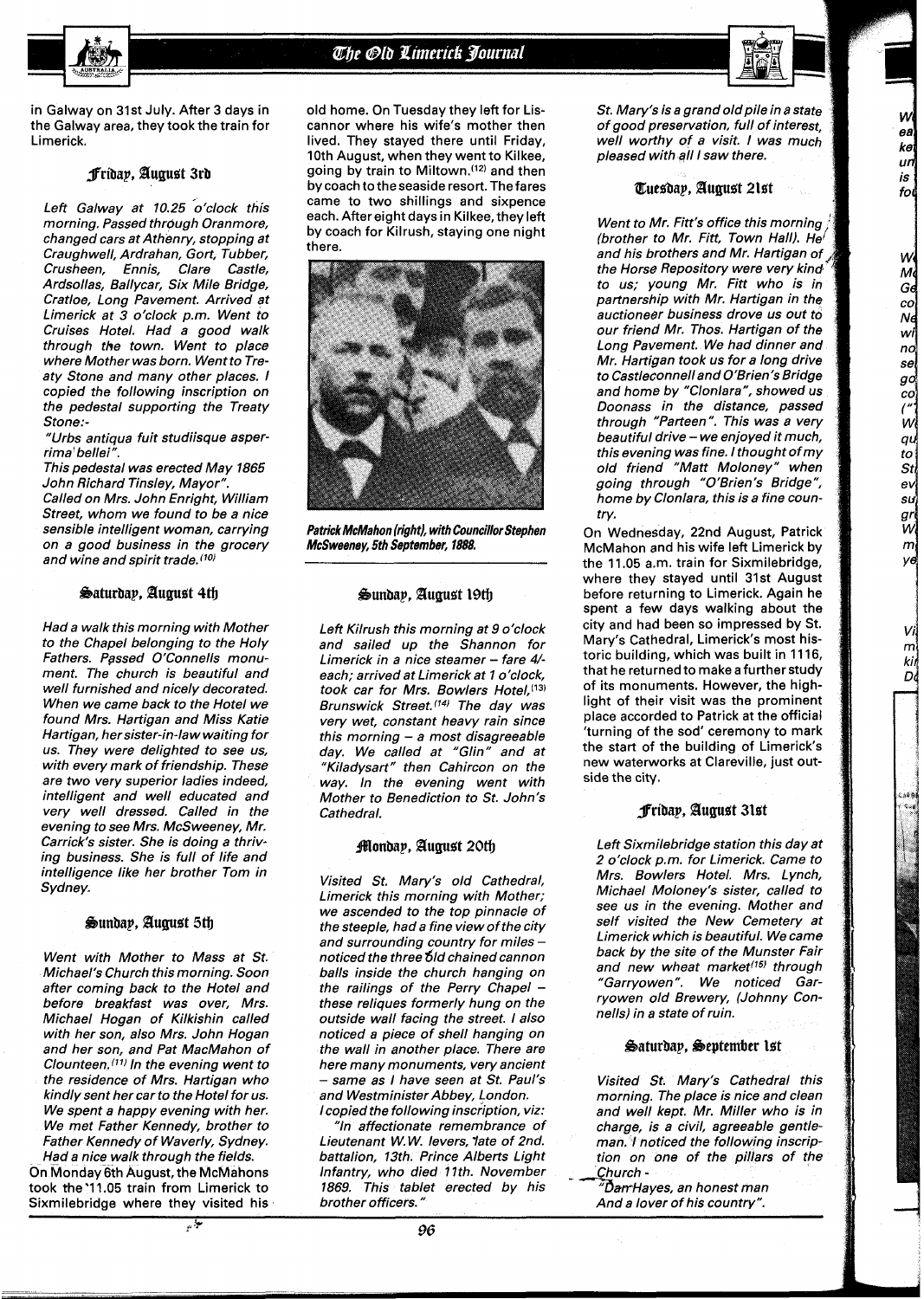



We visited what was called in our early days the "New Meat Mar $k$ et"(16) but now a perfect ruin, unroofed and ancient looking. Such is the work of time, and this is thirty four years.

#### **Ounbap, Oeptember 2nb**

Went to Mass this morning with Mother to the Augustinian Church in George Street,<sup>(17)</sup> there was a large congregation. After Mass went to the New Cemetery, a very beautiful place with handsome monuments. I noticed a very remarkable one representing the gable of an old ruin in gothic with ivy growing round it. **<sup>1</sup>** considered it very good-

("The Family Place ofAmbrose Hall") We then went to the Docks along the quays and at 7 o'clock p.m. went to Mrs McSweeney's in William Street<sup>(18)</sup> where we spent a pleasant evening. Mrs McSweeney is a very superior person. She sang for us with great effect. "The Meeting of the Waters" and "The Last Rose of Summer". I noticed her son John of **13**  years, a fine little scholar.

#### **Monday, September 3rd**

Visited the Town Hall this morning, met the Town Clerk, Mr. Wallace who kindly showed me some ancient Documents. A charter by Oliver

Cromwell. ... Minute Book of the Councils proceedings signed:- David Roche) Sheriffs Richard Crave) 1739 G. Sexton Mayor Three minutes dated 7796andso on.

This Corporation of Limerick dates from 1197. The early documents were lost by fire. In the city are eight Wards represented by four Town Councillors and one Alderman for each Ward, making the total up to forty.

In the evening I visited the milk preserving establishment. This is a great industry and one well worth seeing. Butter is also made here of excellent quality, largely exported. After tea, we called to Mrs. McSweeney for an hour. Visited the Church of the Holy Fathers or Redemptorists where nearly **2000** men were seated all wearing ribbons and receiving religious instructions. Limerick is intensely religious and Catholic although trade and population have gone down. Catholic Chapels have increased in numbers and they are magnificent. They are all in excellent order and crowded with people at every service.

#### **aueebap, Oeptember** 4tl~

Left by train this morning at **I1**   $o$ 'clock with Mr. and McSweeney to visit the Rev. John Carrick, P.P. of Monigea near Newcastlewest, Co. Limerick. Passed through Rathkeale and Ardagh. Was met at the station by Fr. Carrick. He had a good horse and trap. He drove us to his residence a distance of about **3** miles into the country. Passed through Newcastlewest, a nice clean little town of considerable importance. Father Carrick's residence is a fine homestead consisting of a farm of **18** acres. I noticed some fine cows and every appearance of comfort with dairy, outhouses, etc. We were treated most kindly. After spending a very pleasant day we came back to Limerick by the 9 o'clock train, arriving in Limerick at **10.30** o'clock p.m.

#### **Bebneebap, Oeptember** *5@*

Mr. and Mrs. McSweenev<sup>(19)</sup> drove Mother and self to a place near<br>Castleconnell called "Clairville" Castleconnell called opposite Doonass where the Mayor and Alderman, High Sheriff and Bishop O'Dwyer of Limerick were assembled being the occasion of turning the first sod of the Limerick new water works. There was a champagne lunch after the ceremony to which I had received a card of invitation the day before. I heard some good speeches by the Mayor and the Bishop. I was introduced round to all hands. My health was proposed by the Mayor to which I made reply. I was very much thanked by many of



'Turning the first sod ceremony', at Limerick's new Waterworks, at Clareville, on Wednesday, 5th September, 1888.

نيا.<br>حياته

97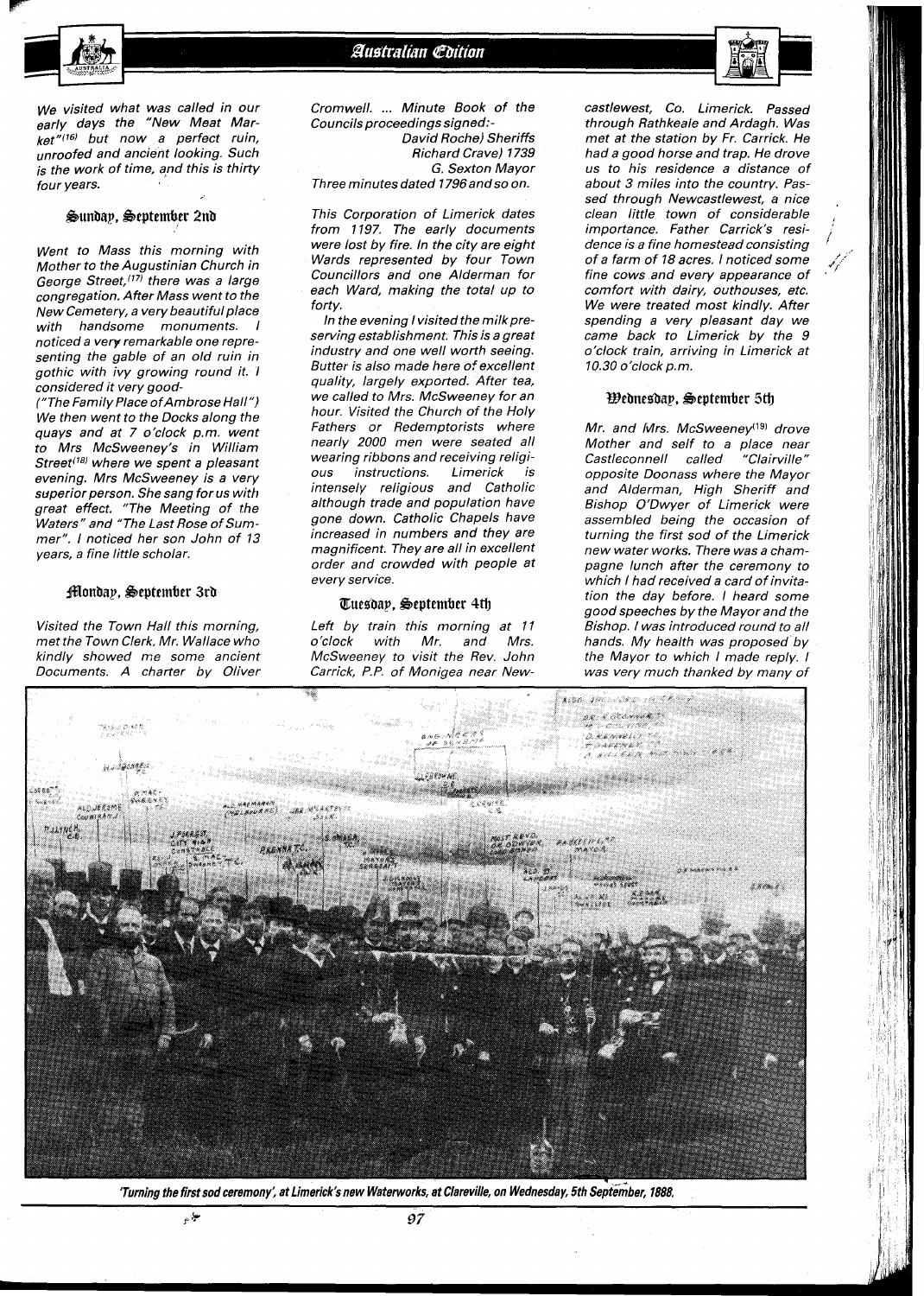

the people who exhibited a desire of showing me much friendship. I was further invited by the Mayor to have tea with him. Came back with Mr. and Mrs. McSweeney. Went to the Long Pavement with Mr. Hartigan. It was near 12 o'clock when I got back to the Hotel. This was a day never to be forgotten.

On Thursday, 6th September, Patrick McMahon and his wife left Limerick on the 11.10 a.m. train for Killarney. After 4 days there, they moved on to Glengariff forthree days and then moved on to Cork city. On the 17th September they travejled to Mount Melleray, and on 20th September Patrick and his wife left for Waterford. On the 21st September they went to Tipperary and visited the Rock of Cashel. They left Tipperary by the 5 p.m. train, passing through Oola, Pallas, Boher and arriving in Limerick at 7 p.m. where they went to Mrs. Bowler's Hotel.

#### Sunday, September 23rd.

Went with Mother this morning to St. Michael's Church. Met Mr. Herbert, Town Councillor; went to see the old walls of Limerick, the sally port and Black Battery. Got to the top of a portion of the old wall which is nearly 30 feet wide. Went under the wall through the sally port. On the wall are several fine apple trees. I got some of the apples. I noticed the remains of a few old cannons on the walls of a very inferior kind. I was shown one of the large bombs thrown into the city. After this, we visited the Little Sisters of Mary or Nursing Sisters. Called to the Presentation Convent in the afternoon. Went to Mr. Hartigan's this evening. He took me to see a fine hurling match. We then went all over the workhouse. We stayed the night with Mr. Hartigan.

#### September 24th

Rose at 7 a.m., driven to Coonagh by Mr. Hartigan. This is a very fine farm of about 37acres, on the banks of the Shannon. After breakfast, Mr. and Mrs. Hartigan and Miss Kate Hartigan, self and Mother drove to "Killaloe" a distance of about 10 miles, passed through Parteen, Clonlara, O'Brien's Bridge. Killaloe is on a steep incline, an ancient looking place, narrow rugged streets. The place looks like Tulla, Co. Clare. We stopped and had dinner at the house of Mr. James Carr a friend of Mr. Hartigan. We then walked to "Kinkora" said to be the ancient dwelling place "of the great "Brian Boroimhe". We were shown a moat or fort of circular



**Circular Quay, Sydney.** 

entrenchment with a ditch round it. The Moat or Fort is hollow in the centre as if an embankment was thrown all round. This is on the outlet of the River Shannon at Lough Derg. A more lovely view could not be found than here - the land is beautiful and fertile, full of aged trees, Beech, Elm, Limes, Sycamore, etc. The views of the lake, river and mountains is truly magnificent, I was really charmed with the scenery. A more lovely spot old Brian Boroimhe could not select for himself and his brave Dalcassian followers. In coming back from Killaloe we crossed the Bridge at Killaloe, 11 arches. Came home through Bird Hill on the opposite side of the Shannon. On the way we came through Annacotty. We arrived in Limerick at 9 o'clock well pleased with our visit to "Kinkora". On this trip we went to "Killaloe" through the County Clare side of the Shannon and back by the County Limerick side.

#### Tuesday. September 25th

After breakfast this morning had a long walk with Mother out the Corbally road. After dinner, called to Michael Egans wine and spirit stores. This is an extensive establishment and a large trade carried on. I noticed a large stock of port, sherry, claret and even ale and porter bottled on the premises. No capsules on the ale and porter, I met Mr. Michael S. Moylett a very nice young man and friend of Mrs. Pat Coyle of Sydney. In the evening Mr. Fitt and Mr. Hartigan called on us at the Hotel.

#### Wednesday, September 26th

Mr. Fitt called on me this morning at 10.45 a.m. We took the train from Limerick at 11.20 for Pallas, a distance of 12 miles. We got a car from Mr. Michael Ryan, brother to James ayan, Oxford Street, and drove a distance of about 4 miles to Ballineety